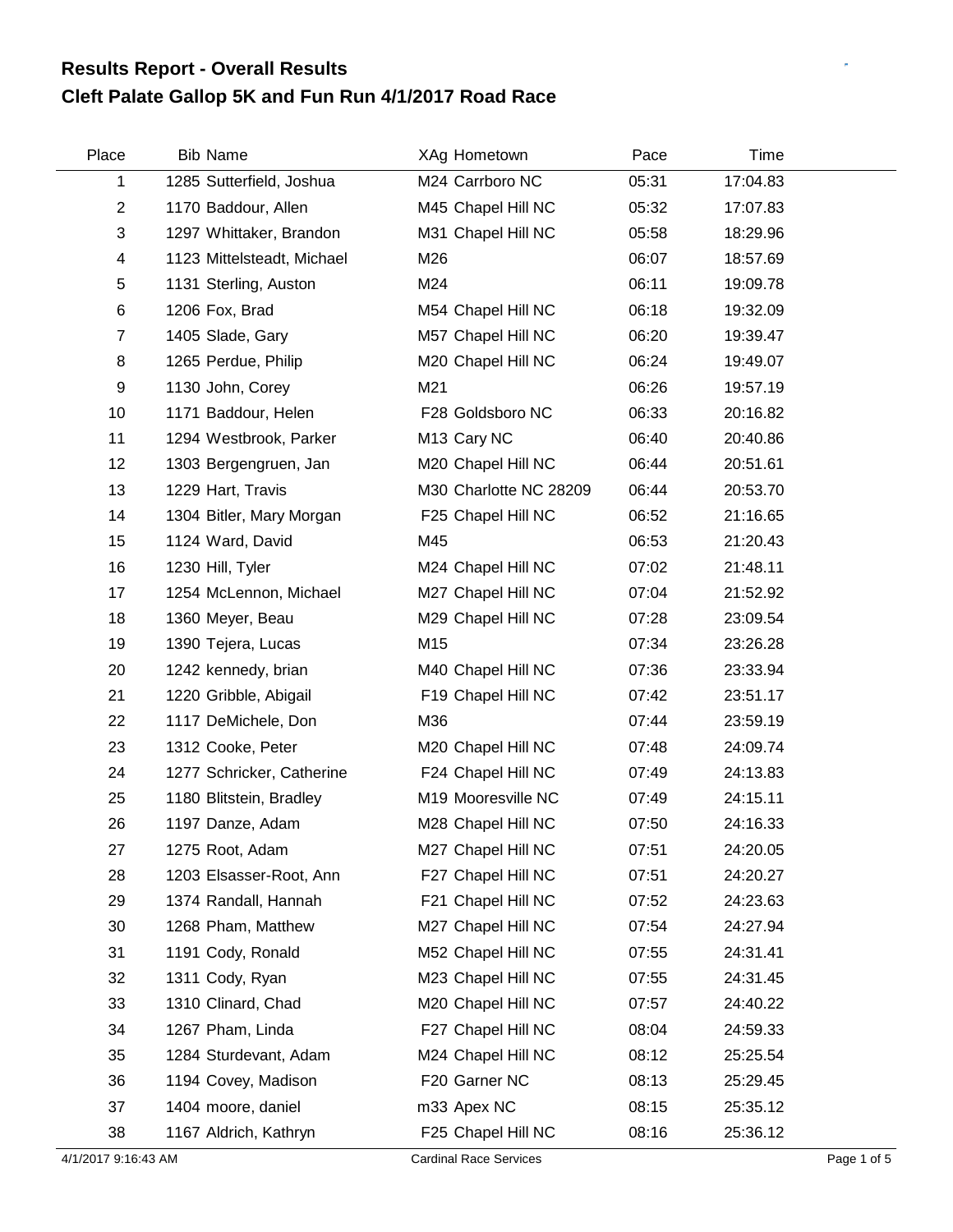| Place | <b>Bib Name</b>           | XAg Hometown       | Pace  | Time     |  |
|-------|---------------------------|--------------------|-------|----------|--|
| 39    | 1119 Gragg, Anthony       | M29                | 08:16 | 25:36.23 |  |
| 40    | 1120 Barnes, Astin        | F <sub>27</sub>    | 08:16 | 25:36.37 |  |
| 41    | 1372 Pinnix, Tiffany      | F25 Chapel Hill NC | 08:20 | 25:48.89 |  |
| 42    | 1279 Smith, Jan           | M60 Chapel Hill NC | 08:20 | 25:49.62 |  |
| 43    | 1128 Murrell, Duncan      | M48                | 08:22 | 25:54.98 |  |
| 44    | 1222 Grimes, Lauren       | F30 Chapel Hill NC | 08:29 | 26:18.06 |  |
| 45    | 1227 Hankewycz, Adrian    | M23 Cary NC        | 08:31 | 26:24.69 |  |
| 46    | 1331 Hart, Christian      | M25 Chapel Hill NC | 08:33 | 26:30.72 |  |
| 47    | 1375 Richardson, Nicholas | M30                | 08:35 | 26:36.02 |  |
| 48    | 1166 Albrecht, Jordan     | F18 Wilmington NC  | 08:37 | 26:41.42 |  |
| 49    | 1241 Kelly, Juliet        | F18 Chapel Hill NC | 08:37 | 26:41.60 |  |
| 50    | 1334 Hicks, Clara         | F25 Chapel Hill NC | 08:40 | 26:50.71 |  |
| 51    | 1204 Farley, Henry        | M25 Greensboro NC  | 08:42 | 26:58.55 |  |
| 52    | 1226 Hall, Tessa          | F30 Greensboro NC  | 08:42 | 26:58.64 |  |
| 53    | 1335 Hoang, Nate          | M26 Chapel Hill NC | 08:48 | 27:16.17 |  |
| 54    | 1371 Peters, Megan        | F26 Chapel Hill NC | 08:55 | 27:38.83 |  |
| 55    | 1168 Alhertani, Zach      | M22 Garner NC      | 08:57 | 27:44.03 |  |
| 56    | 1192 Cole, Alex           | M31 Chapel Hill NC | 08:57 | 27:45.77 |  |
| 57    | 1112 Katz, Lauren         | F <sub>29</sub>    | 08:58 | 27:46.54 |  |
| 58    | 1235 Ingram, Brianna      | F20 Raleigh NC     | 09:00 | 27:53.51 |  |
| 59    | 1113 Camino, Renata       | F <sub>25</sub>    | 09:02 | 28:00.57 |  |
| 60    | 1224 Guadagni, Scott      | M32 Chapel Hill NC | 09:10 | 28:25.31 |  |
| 61    | 1314 Davis, Bobby         | M24 Chapel Hill NC | 09:11 | 28:27.37 |  |
| 62    | 1198 Davis, Robert        | M53 Cary NC        | 09:11 | 28:27.68 |  |
| 63    | 1214 Gossett, Hunter      | M24 Charlotte NC   | 09:12 | 28:31.34 |  |
| 64    | 1324 Gonzalez, Marc       | M25 Chapel Hill NC | 09:15 | 28:41.97 |  |
| 65    | 1286 Tessitore, Kelly     | F24 Charlotte NC   | 09:16 | 28:42.19 |  |
| 66    | 1223 Guadagni, Elizabeth  | F28 Chapel Hill NC | 09:17 | 28:47.69 |  |
| 67    | 1236 Johal, Bishal        | M26 Chapel Hill NC | 09:18 | 28:51.19 |  |
| 68    | 1398 White, Lindsey       | F23 Chapel Hill NC | 09:21 | 28:59.28 |  |
| 69    | 1380 Ross, Emily          | F24 Chapel Hill NC | 09:21 | 28:59.61 |  |
| 70    | 1401 Hammond, Andrew      | M28 Durham NC      | 09:21 | 28:59.65 |  |
| 71    | 1132 Poe, Brittany        | F <sub>27</sub>    | 09:21 | 29:00.39 |  |
| 72    | 1389 Sridhar, Mahati      | F23 Chapel Hill NC | 09:22 | 29:01.61 |  |
| 73    | 1323 George, Winston      | M23 Chapel Hill NC | 09:22 | 29:01.90 |  |
| 74    | 1122 Lester-Niles, Posey  | F14                | 09:23 | 29:05.84 |  |
| 75    | 1200 Dove, Hannah         | F19 greensboro NC  | 09:26 | 29:14.82 |  |
| 76    | 1391 Tejera, Marcos       | M14                | 09:35 | 29:41.78 |  |
| 77    | 1373 Pribula, Peter       | M25 Chapel Hill NC | 09:35 | 29:43.89 |  |
| 78    | 1280 Smith, Margaret      | F51 Chapel Hill NC | 09:36 | 29:45.44 |  |
| 79    | 1110 Morell, DeeDee       | F <sub>25</sub>    | 09:36 | 29:45.57 |  |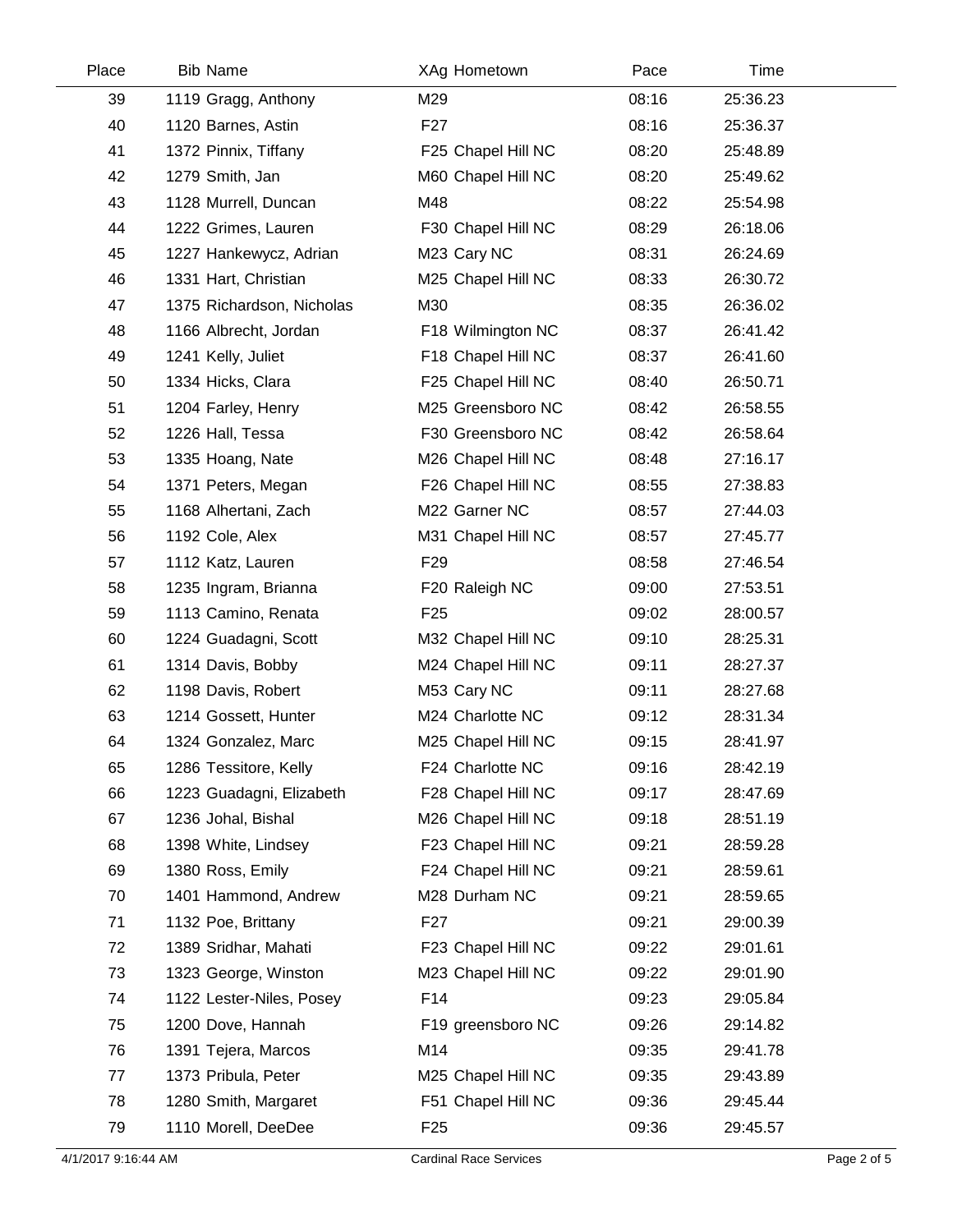| Place | <b>Bib Name</b>                | XAg Hometown         | Pace  | Time     |  |
|-------|--------------------------------|----------------------|-------|----------|--|
| 80    | 1111 Morell, Stefan            | M24                  | 09:36 | 29:46.67 |  |
| 81    | 1263 Opel, Ben                 | M30 Sanford NC       | 09:36 | 29:46.80 |  |
| 82    | 1243 Kennedy, Mitchell         | M20 Chapel Hill NC   | 09:40 | 29:58.33 |  |
| 83    | 1218 Greene, David             | M23 Chapel Hill NC   | 09:43 | 30:08.65 |  |
| 84    | 1211 Gonzales, Abigail         | F25 Chapel Hill NC   | 09:44 | 30:09.31 |  |
| 85    | 1172 Baddour, Henry            | M17 Chapel Hill NC   | 09:48 | 30:22.10 |  |
| 86    | 1272 Ramirez Grimaldi, Melissa | F17 Chapel Hill NC   | 09:48 | 30:22.96 |  |
| 87    | 1354 Maltsev, Dan              | M20 Chapel Hill NC   | 09:49 | 30:25.41 |  |
| 88    | 1270 Powell, Will              | M58 Wilmington NC    | 09:50 | 30:27.46 |  |
| 89    | 1176 Barranco Lopez, Aliosha   | F31 Chapel Hill NC   | 09:50 | 30:29.05 |  |
| 90    | 1133 Ramirez, Sylvie           | F24                  | 09:50 | 30:29.87 |  |
| 91    | 1287 Thomann, Kathryn          | F21 Pittsboro NC     | 09:52 | 30:35.86 |  |
| 92    | 1196 Daly, Victor              | M27 Carrboro NC      | 09:59 | 30:56.76 |  |
| 93    | 1406 Smith, Laurie             | F59 Chapel Hill NC   | 09:59 | 30:56.99 |  |
| 94    | 1259 Morrison, Craig           | M38 Raleigh NC       | 09:59 | 30:58.01 |  |
| 95    | 1231 Holmes, Emily             | F25 Chapel Hill NC   | 10:02 | 31:05.65 |  |
| 96    | 1232 Holmes, Keith             | M25 Chapel Hill NC   | 10:02 | 31:05.93 |  |
| 97    | 1300 Yelverton, Jamie          | F28 Holly Springs NC | 10:07 | 31:21.79 |  |
| 98    | 1269 Powell, Juliana           | F22 Chapel Hill NC   | 10:09 | 31:27.08 |  |
| 99    | 1234 Hu, Kelly                 | F27 Chapel Hill NC   | 10:09 | 31:28.14 |  |
| 100   | 1118 Grogan, Kelley            | F <sub>51</sub>      | 10:13 | 31:41.80 |  |
| 101   | 1121 Lester-Niles, Paige       | F46                  | 10:14 | 31:42.96 |  |
| 102   | 1213 Gordon, Nicole            | F33                  | 10:17 | 31:52.75 |  |
| 103   | 1262 Musser, Ashley            | F37 Chapel Hill NC   | 10:18 | 31:55.33 |  |
| 104   | 1296 White, Nathan             | M34 Chapel Hill NC   | 10:19 | 31:59.91 |  |
| 105   | 1181 Boehling, Annie           | F27 Chapel Hill NC   | 10:24 | 32:13.47 |  |
| 106   | 1210 Gomez, Gabriel            | M31 Carrboro NC      | 10:24 | 32:14.78 |  |
| 107   | 1250 Lee, Joanna               | F25 Raleigh NC       | 10:26 | 32:21.60 |  |
| 108   | 1298 Wrede, Christine          | M36 winston-salem NC | 10:38 | 32:56.76 |  |
| 109   | 1299 Wrede, Doug               | M39 winston-salem NC | 10:38 | 32:57.67 |  |
| 110   | 1403 Hickman, Tom              | M44 winston-salem NC | 10:38 | 32:58.88 |  |
| 111   | 1338 Jayner, Caroline          | F20 Oxford NC        | 10:43 | 33:14.03 |  |
| 112   | 1219 Gregory, Ashley           | F23 ROLESVILLE NC    | 10:44 | 33:15.10 |  |
| 113   | 1329 Harmon, Jennifer          | F31 Chapel Hill NC   | 10:44 | 33:17.40 |  |
| 114   | 1184 Braxton, Roxie            | F24 Chapel Hill NC   | 10:52 | 33:42.42 |  |
| 115   | 1249 Landrian, Ivette          | F26 Carrboro NC      | 10:53 | 33:43.61 |  |
| 116   | 1256 Minichbauer, Brittany     | F31 RALEIGH NC       | 10:54 | 33:46.45 |  |
| 117   | 1189 Chu, Annie                | F31 Chapel Hill NC   | 10:54 | 33:46.85 |  |
| 118   | 1125 Ward, Andrew              | M <sub>8</sub>       | 10:55 | 33:49.63 |  |
| 119   | 1261 Murphy, John              | M65 Sanford NC       | 10:57 | 33:55.84 |  |
| 120   | 1129 Hickman, Riley            | F <sub>13</sub>      | 11:06 | 34:25.14 |  |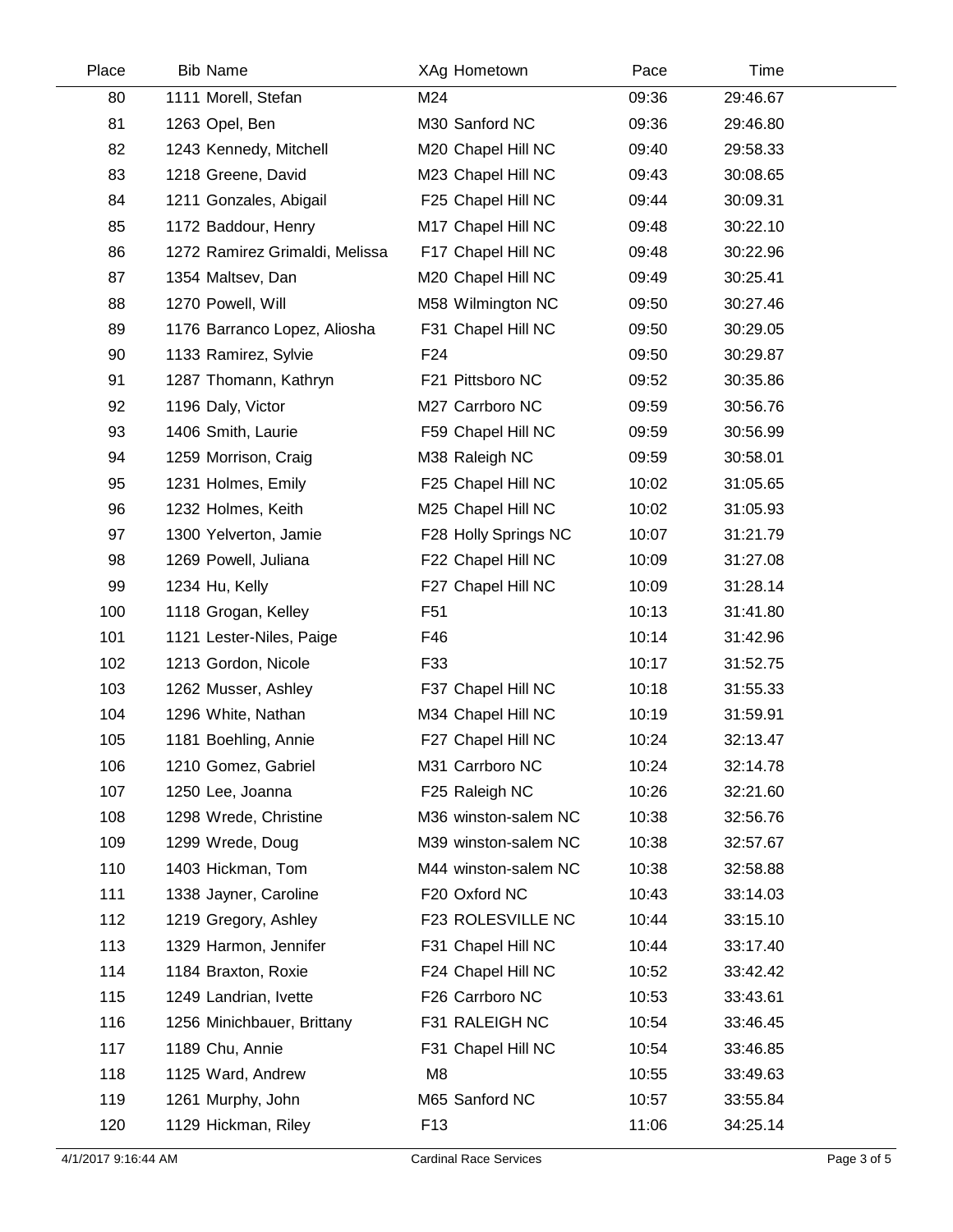| Place | <b>Bib Name</b>         | XAg Hometown       | Pace  | Time     |  |
|-------|-------------------------|--------------------|-------|----------|--|
| 121   | 1245 Kim, Yong          | M21 Chapel Hill NC | 11:08 | 34:31.37 |  |
| 122   | 1252 Mastin, Tucker     | M21 Chapel Hill NC | 11:08 | 34:31.56 |  |
| 123   | 1347 Laxer, Kaitlin     | F25 Chapel Hill NC | 11:10 | 34:35.74 |  |
| 124   | 1251 Li, Cody           | M21 Durham NC      | 11:17 | 34:58.30 |  |
| 125   | 1202 Du, Jennifer       | F20 Durham NC      | 11:18 | 35:03.11 |  |
| 126   | 1207 Fox Pearce, Morgan | F27 Chapel Hill NC | 11:19 | 35:05.20 |  |
| 127   | 1264 Pearce, Tyler      | M27 Chapel Hill NC | 11:19 | 35:05.21 |  |
| 128   | 1116 Vail, Nellie       | F34                | 11:22 | 35:14.16 |  |
| 129   | 1115 Kim, Megan         | F <sub>29</sub>    | 11:22 | 35:14.18 |  |
| 130   | 1209 Gamez, Marilin     | F15 Chapel Hill NC | 11:23 | 35:18.84 |  |
| 131   | 1126 White, Nichole     | F <sub>29</sub>    | 11:25 | 35:24.76 |  |
| 132   | 1187 Burkhard, Brittany | F24 Durham NC      | 11:28 | 35:33.74 |  |
| 133   | 1271 Powers, Bill       | m82 Chapel Hill NC | 11:28 | 35:34.04 |  |
| 134   | 1247 Knight, Kelsey     | F25 Chapel Hill NC | 11:29 | 35:36.87 |  |
| 135   | 1293 Westbrook, Hadley  | F10 Cary NC        | 11:31 | 35:42.52 |  |
| 136   | 1127 Murrell, Sherri    | F <sub>52</sub>    | 11:31 | 35:42.74 |  |
| 137   | 1274 Reyes, Luz         | F38 Chapel Hill NC | 11:32 | 35:46.20 |  |
| 138   | 1178 Beasley, Austin    | F23 Chapel Hill NC | 11:35 | 35:53.29 |  |
| 139   | 1295 Westbrook, Whitney | F40 Cary NC        | 11:35 | 35:54.68 |  |
| 140   | 1340 Johnson, Emma      | F <sub>23</sub>    | 11:50 | 36:41.99 |  |
| 141   | 1237 Johnson, Shelly    | F51 Raleigh NC     | 11:51 | 36:45.18 |  |
| 142   | 1366 Murrah, Valerie    | F65                | 11:57 | 37:02.09 |  |
| 143   | 1238 Jones, Lindsay     | F25 Chapel Hill NC | 12:11 | 37:45.95 |  |
| 144   | 1288 Tirrell, Maile     | F38 Carrboro NC    | 12:11 | 37:46.64 |  |
| 145   | 1399 Demeny, Noelle     | F25 Durham NC      | 12:41 | 39:19.89 |  |
| 146   | 1195 Cox, Maegan        | F21 Goldston NC    | 14:01 | 43:27.88 |  |
| 147   | 1182 Braaten, Kathy     | F62 WAKE FOREST N  | 14:14 | 44:06.53 |  |
| 148   | 1177 Bazemore, Jillian  | F32 Durham NC      | 14:14 | 44:06.59 |  |
| 149   | 1258 Monteleone, Andrea | F27 Raleigh NC     | 14:16 | 44:13.73 |  |
| 150   | 1301 ZIMMERMAN, HELENE  | F64 WAKE FOREST N  | 14:18 | 44:18.63 |  |
| 151   | 1283 Stewart, Kendall   | F28 Chapel Hill NC | 14:26 | 44:45.89 |  |
| 152   | 1282 Stewart, Josh      | M28 Chapel Hill NC | 14:27 | 44:47.69 |  |
| 153   | 1183 Braaten, Ken       | M63 WAKE FOREST N  | 14:44 | 45:40.39 |  |
| 154   | 1276 Rose, Cindy        | F65 Chapel Hill NC | 15:26 | 47:51.11 |  |
| 155   | 1165 Alani, Arzina      | F56 Chapel Hill NC | 15:27 | 47:53.37 |  |
| 156   | 1185 Bright, Gini       | F66 Chapel Hill NC | 16:42 | 51:45.65 |  |
| 157   | 1396 Webb, Neko         | M35 Chapel Hill NC | 16:46 | 51:57.98 |  |
| 158   | 1395 Webb, Amy          | F32 Chapel Hill NC | 16:46 | 51:58.86 |  |
| 159   | 1114 Montoya, Jonathan  | M26                | 16:47 | 52:01.37 |  |
| 160   | 1193 compton, tish      | F43 Raleigh NC     | 17:12 | 53:19.64 |  |
| 161   | 1169 Astrom, Lars       | M31 Durham NC      | 17:12 | 53:20.68 |  |